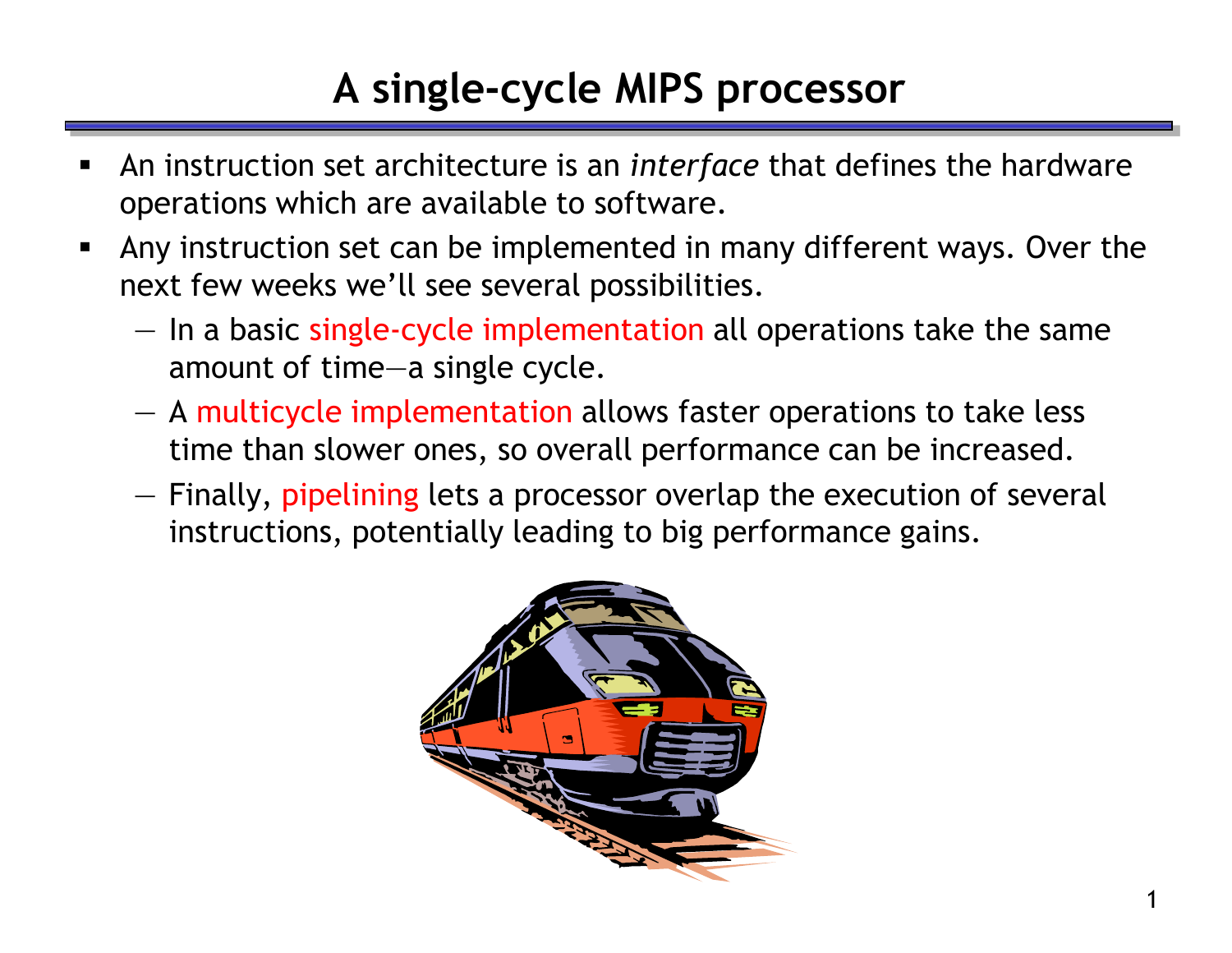## **Single-cycle implementation**

 We will describe the implementation a simple MIPS-based instruction set supporting just the following operations.

| Arithmetic:    | add       | sub       | and | <u>or</u> | slt |
|----------------|-----------|-----------|-----|-----------|-----|
| Data Transfer: | <b>IW</b> | <b>SW</b> |     |           |     |
| Control:       | beg       |           |     |           |     |

- **Today we'll build a single-cycle implementation of this instruction set.** 
	- All instructions will execute in the same amount of time; this will determine the clock cycle time for our performance equations.
	- We'll explain the datapath first, and then make the control unit.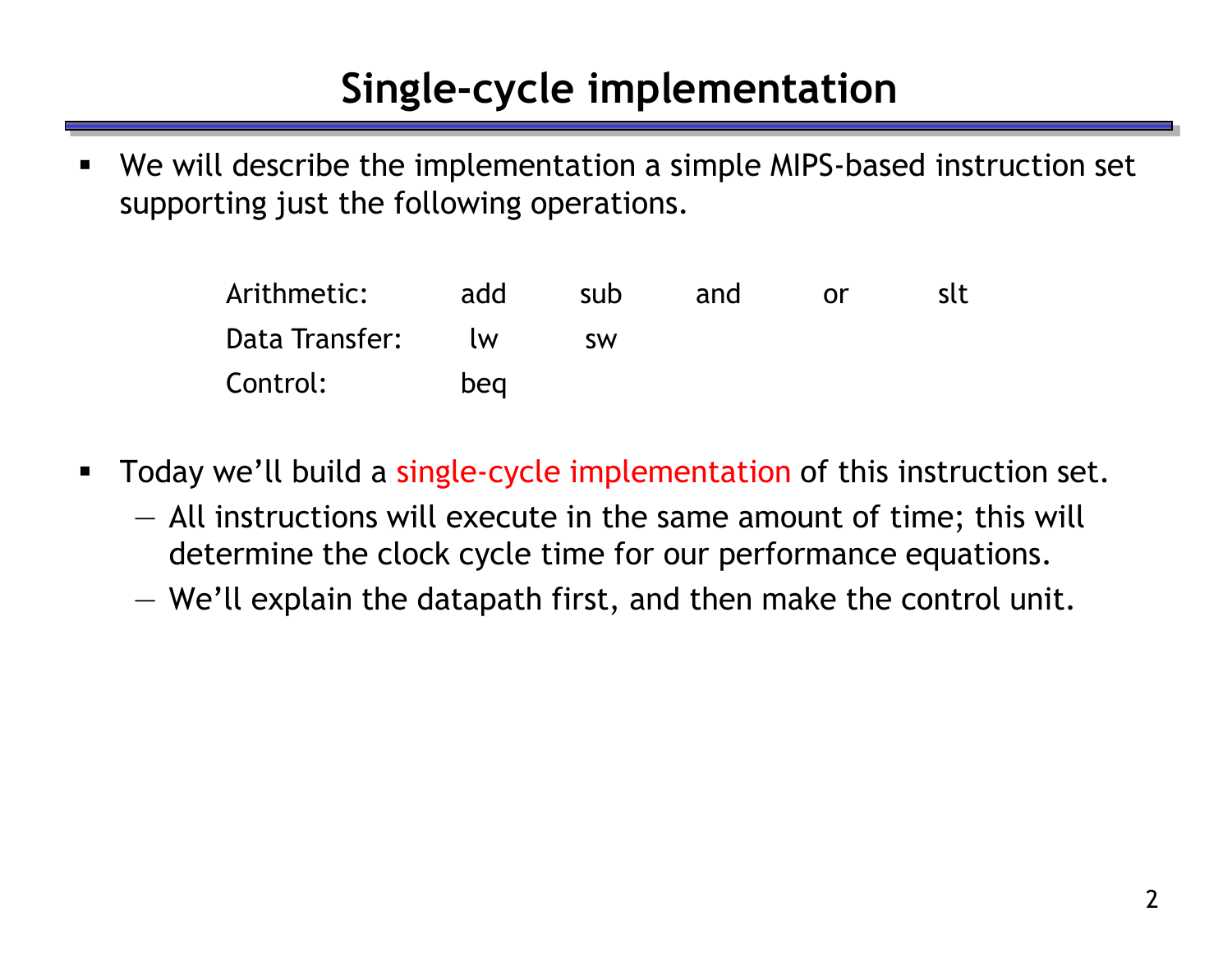### **Computers are state machines**

- A computer is just a big fancy state machine.
	- Registers, memory, hard disks and other storage form the state.
	- The processor keeps reading and updating the state, according to the instructions in some program.

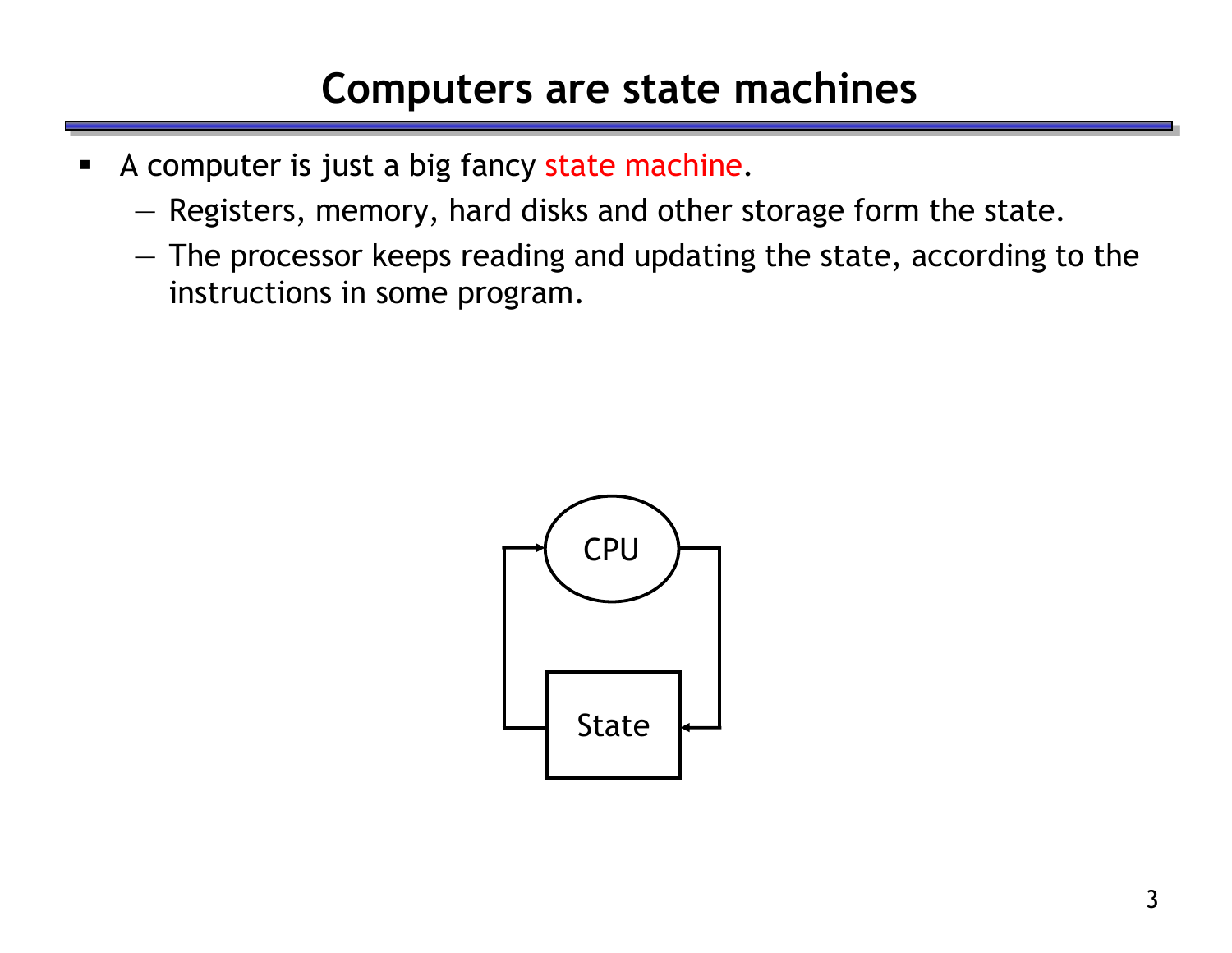## **John von Neumann**

- In the old days, "programming" involved actually changing a machine's physical configuration by flipping switches or connecting wires.
	- A computer could run just one program at a time.
	- Memory only stored data that was being operated on.
- Then around 1944, John von Neumann and others got the idea to encode instructions in a format that could be stored in memory just like data.
	- The processor interprets and executes instructions from memory.
	- One machine could perform many different tasks, just by loading different programs into memory.
	- $-$  The "stored program" design is often called a Von Neumann machine.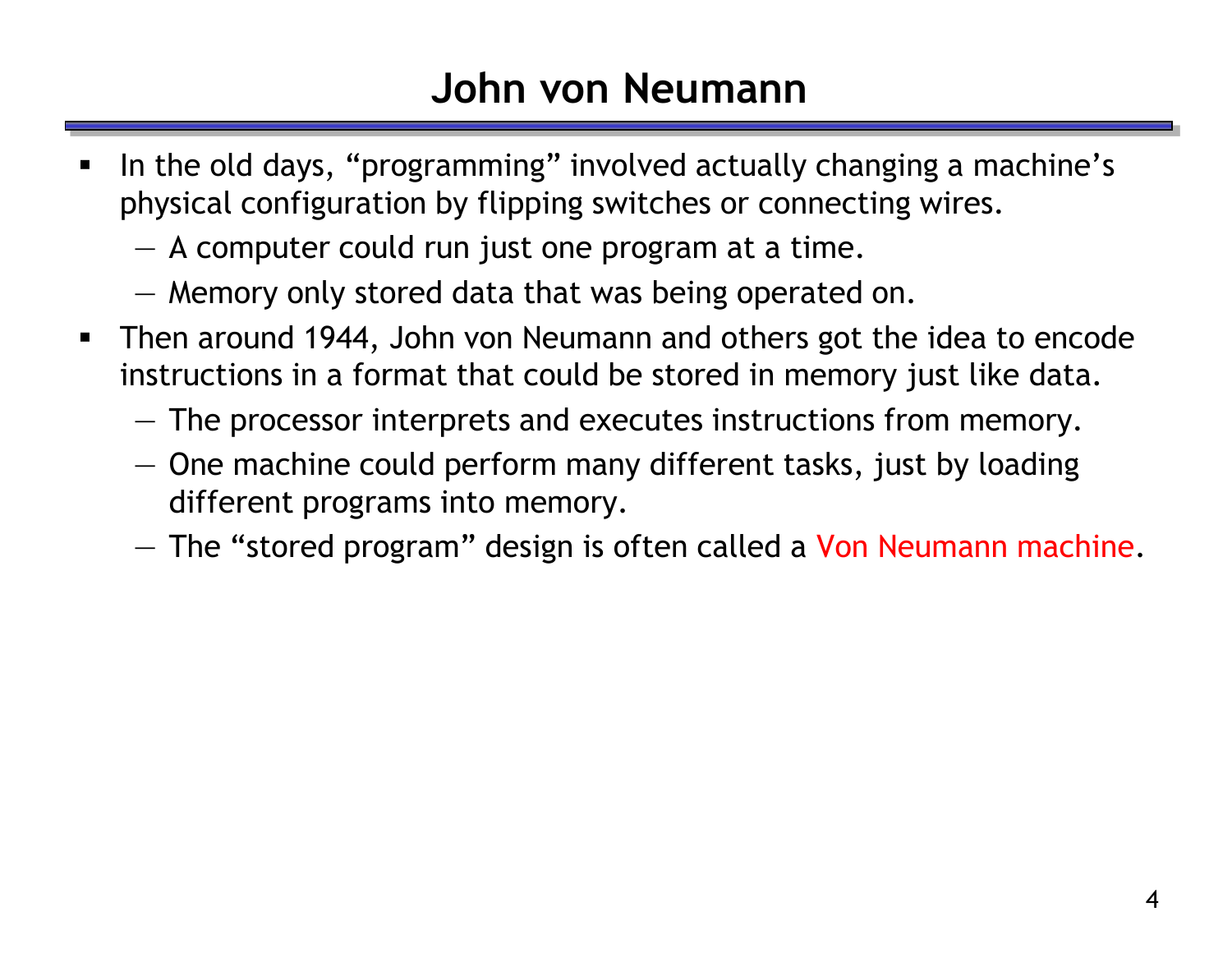#### **Memories**



- It's easier to use a Harvard architecture at first, with programs and data stored in *separate* memories.
- To fetch instructions and read & write words, we need these memories to be 32-bits wide (buses are represented by dark lines here). We still want byte addressability, so these are 2**<sup>30</sup>** x 32 memories.
- Blue lines represent control signals. MemRead and MemWrite should be set to 1 if the data memory is to be read or written respectively, and 0 otherwise.
	- When a control signal does something when it is set to 1, we call it active high (vs. active low) because 1 is usually a higher voltage than 0.
- For now, we will assume you cannot write to the instruction memory.
	- Pretend it's already loaded with a program, which doesn't change while it's running.

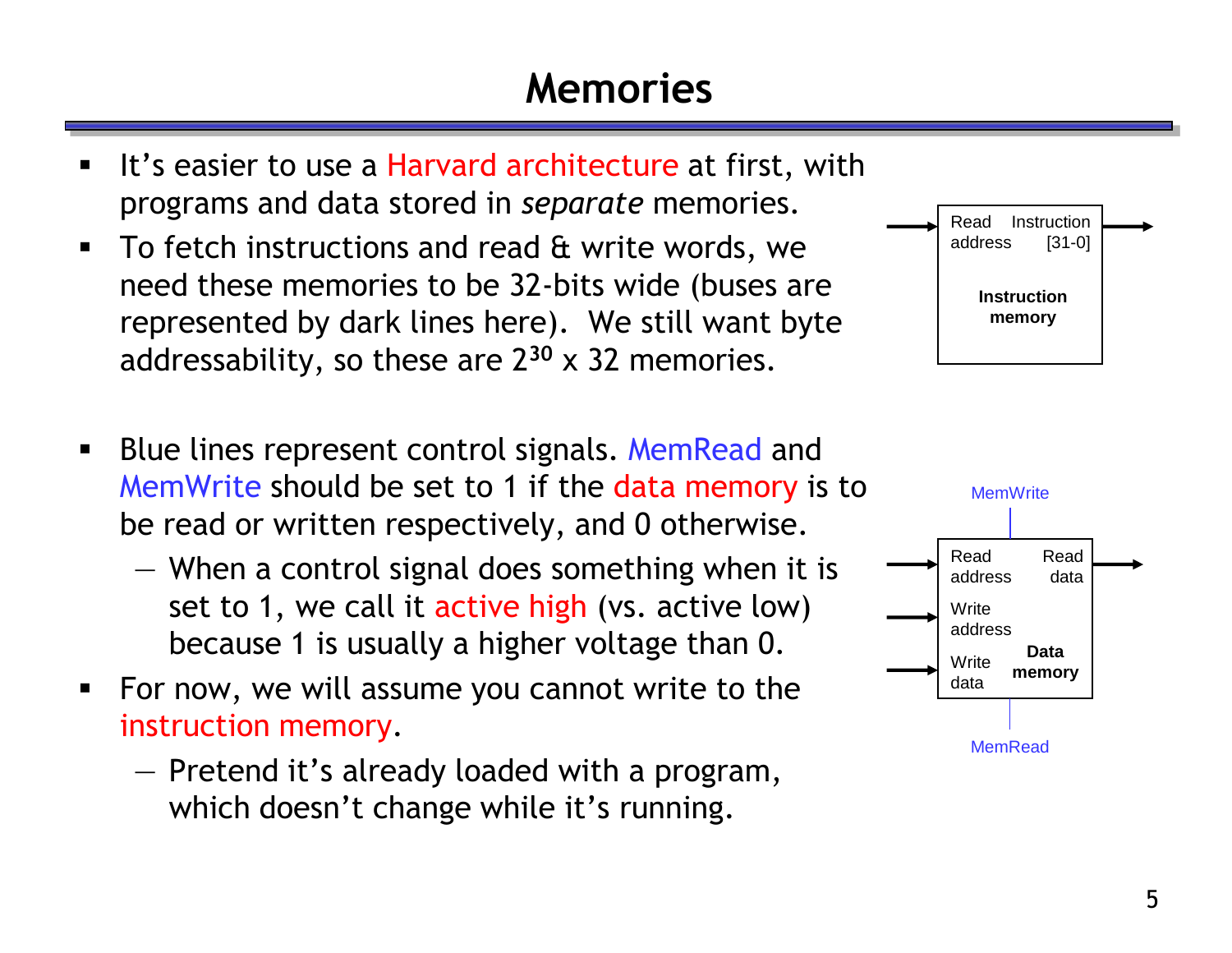## **Instruction fetching**

- **The CPU is always in an infinite loop, fetching** instructions from memory and executing them.
- The program counter or PC register holds the address of the current instruction.
- **MIPS instructions are each four bytes long, so** the PC should be incremented by four to read the next instruction in sequence.

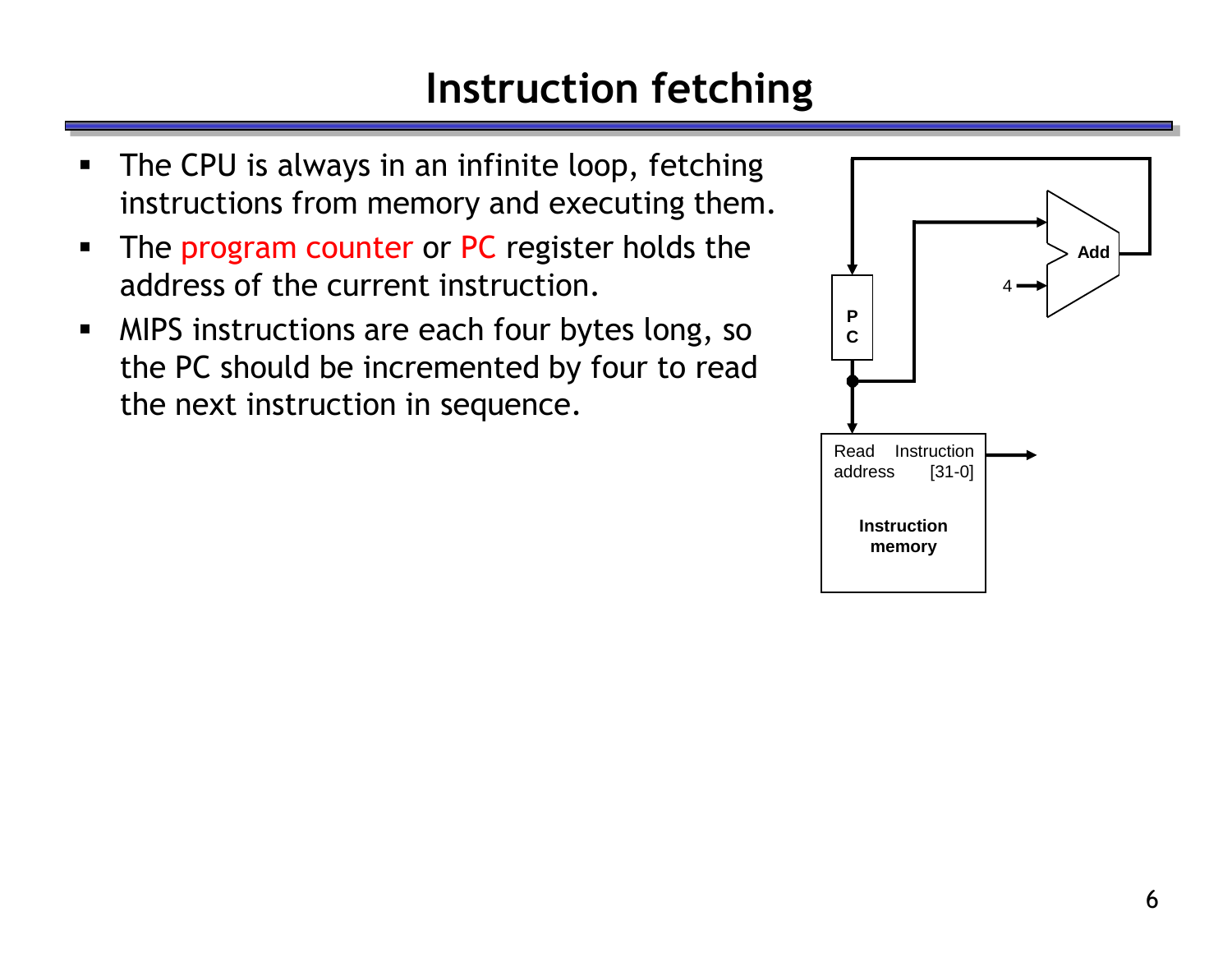# **Encoding R-type instructions**

- Last lecture, we saw encodings of MIPS instructions as 32-bit values.
- **-** Register-to-register arithmetic instructions use the R-type format.
	- op is the instruction opcode, and func specifies a particular arithmetic operation (see textbook).
	- rs, rt and rd are source and destination registers.

| OD     |        |        | rd     | shamt  | func   |
|--------|--------|--------|--------|--------|--------|
| 6 bits | 5 bits | 5 bits | 5 bits | 5 bits | 6 bits |

An example instruction and its encoding:

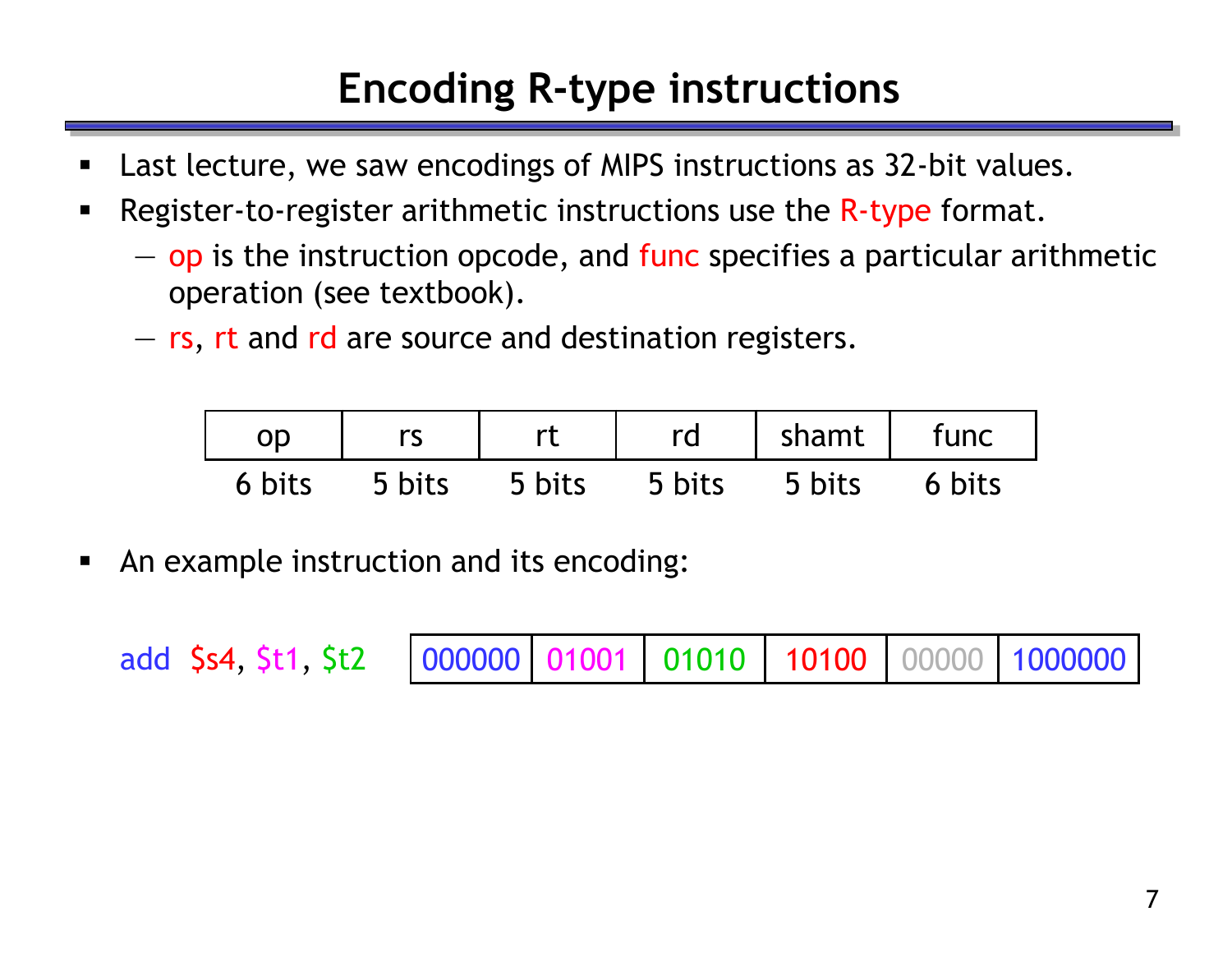### **Registers and ALUs**

 R-type instructions must access registers and an ALU. **Dur register file stores thirty-two 32-bit values.** — Each register specifier is 5 bits long. — You can read from two registers at a time. — RegWrite is 1 if a register should be written. Read register 1 Read register 2 **Write** register **Write** data Read data 2 Read data 1 **Registers RegWrite** 

**Here's a simple ALU with five operations, selected by** a 3-bit control signal ALUOp.

| <b>ALUOp</b> | Function |
|--------------|----------|
| 000          | and      |
| 001          | or       |
| 010          | add      |
| 110          | subtract |
| 111          | slt      |

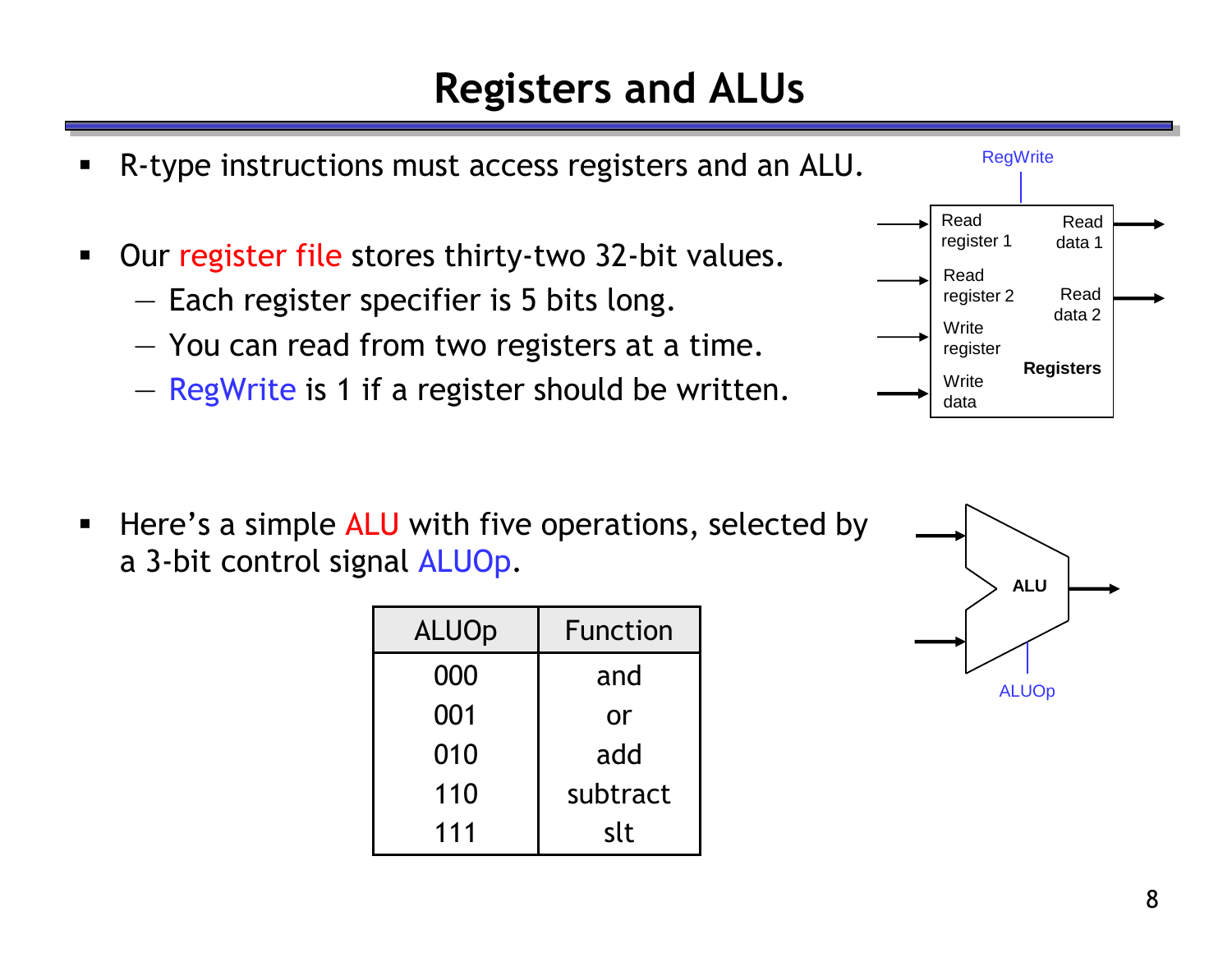# **Executing an R-type instruction**

- 1. Read an instruction from the instruction memory.
- 2. The source registers, specified by instruction fields rs and rt, should be read from the register file.
- 3. The ALU performs the desired operation.
- 4. Its result is stored in the destination register, which is specified by field rd of the instruction word.



|      | <u>sa serial pro</u> |  |       | and the set of the set of the set of the set of the set of the set of the set of the set of the set of the set o<br>Allege set of the set of the set of the set of the set of the set of the set of the set of the set of the set | shamt   | tunc |  |
|------|----------------------|--|-------|-----------------------------------------------------------------------------------------------------------------------------------------------------------------------------------------------------------------------------------|---------|------|--|
| - 31 | 26 25 21 20          |  | 16 15 | $11 \quad 10$                                                                                                                                                                                                                     | _ 6 _ 5 |      |  |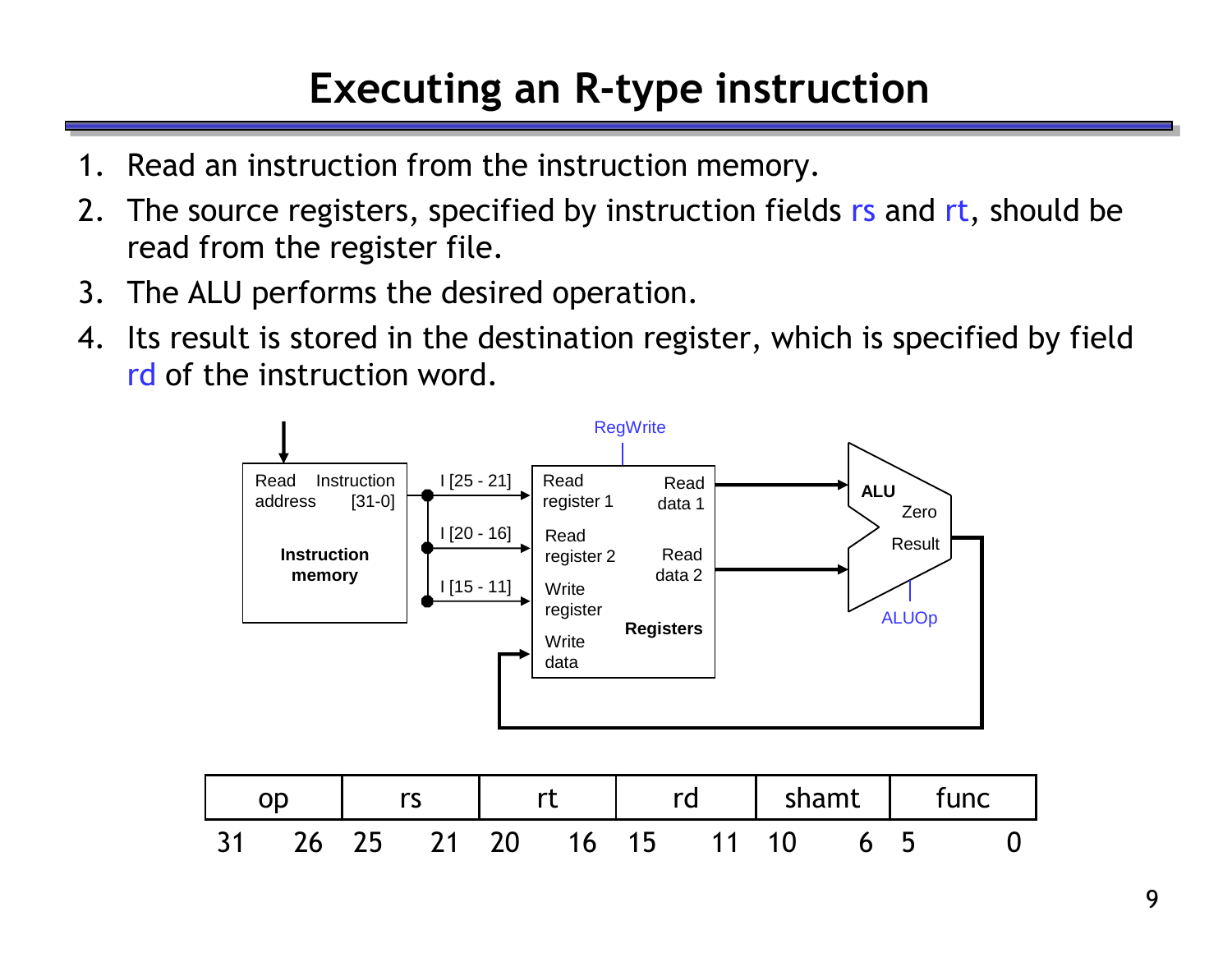## **Encoding I-type instructions**

- The lw, sw and beq instructions all use the I-type encoding.
	- rt is the *destination* for lw, but a *source* for beq and sw.
	- address is a 16-bit signed constant.

| nn     | rc<br>∣ ১ | rt     | address           |
|--------|-----------|--------|-------------------|
| 6 bits | 5 bits    | 5 bits | $16 \text{ bits}$ |

**Two example instructions:** 

| $lw$ \$t $0, -4$ (\$sp) |  | 100011 11101 01000 1111 1111 1111 1100 |
|-------------------------|--|----------------------------------------|
|                         |  |                                        |
| sw $\$ 5a0, 16(Ssp)     |  | 101011 11101 00100 0000 0000 0001 0000 |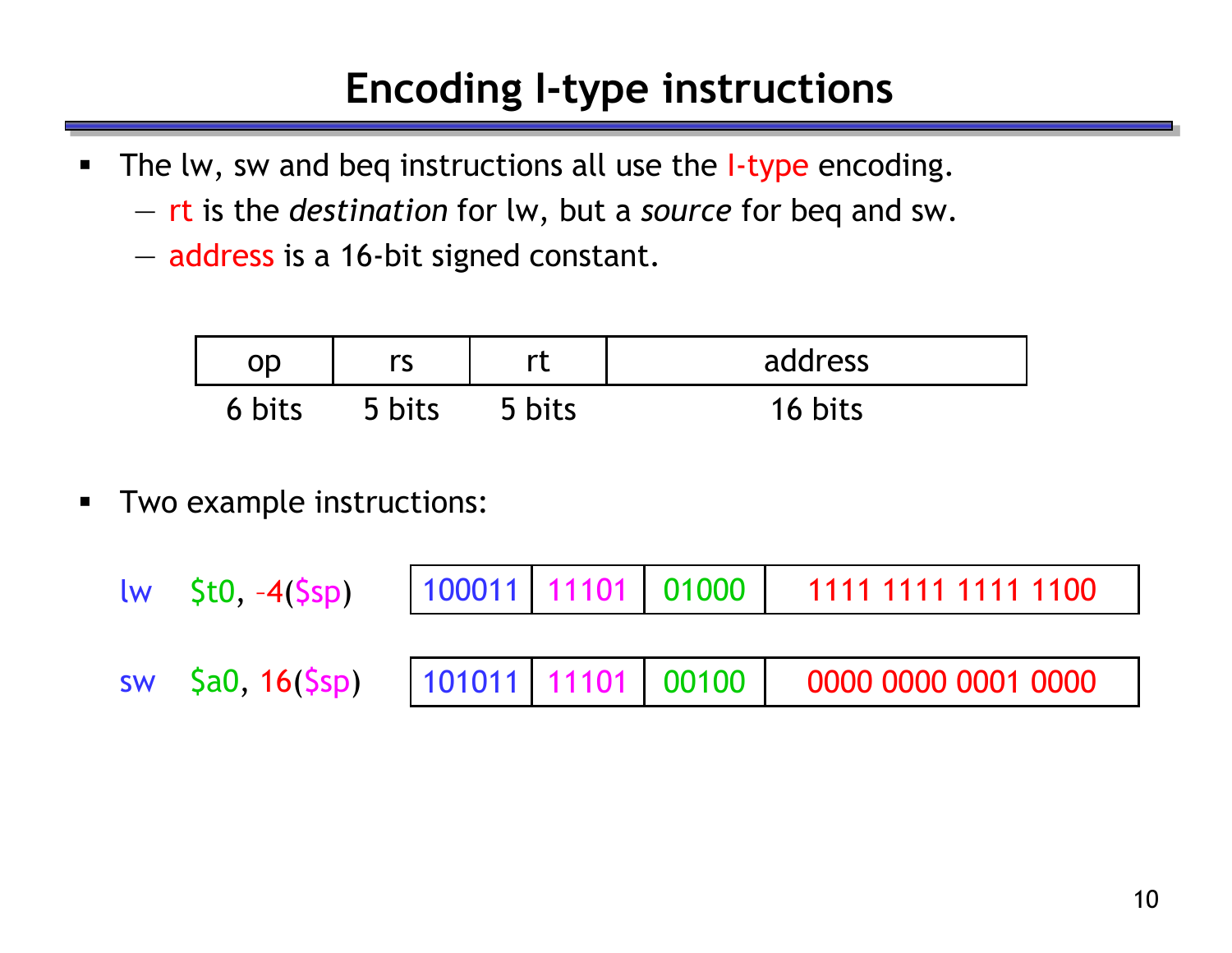#### **Accessing data memory**

- For an instruction like lw  $$t0, -4(Ssp)$ , the base register  $$sp$  is added to the *sign-extended* constant to get a data memory address.
- This means the ALU must accept *either* a register operand for arithmetic instructions, *or* a sign-extended immediate operand for lw and sw.
- We'll add a multiplexer, controlled by ALUSrc, to select either a register operand  $(0)$  or a constant operand  $(1)$ .

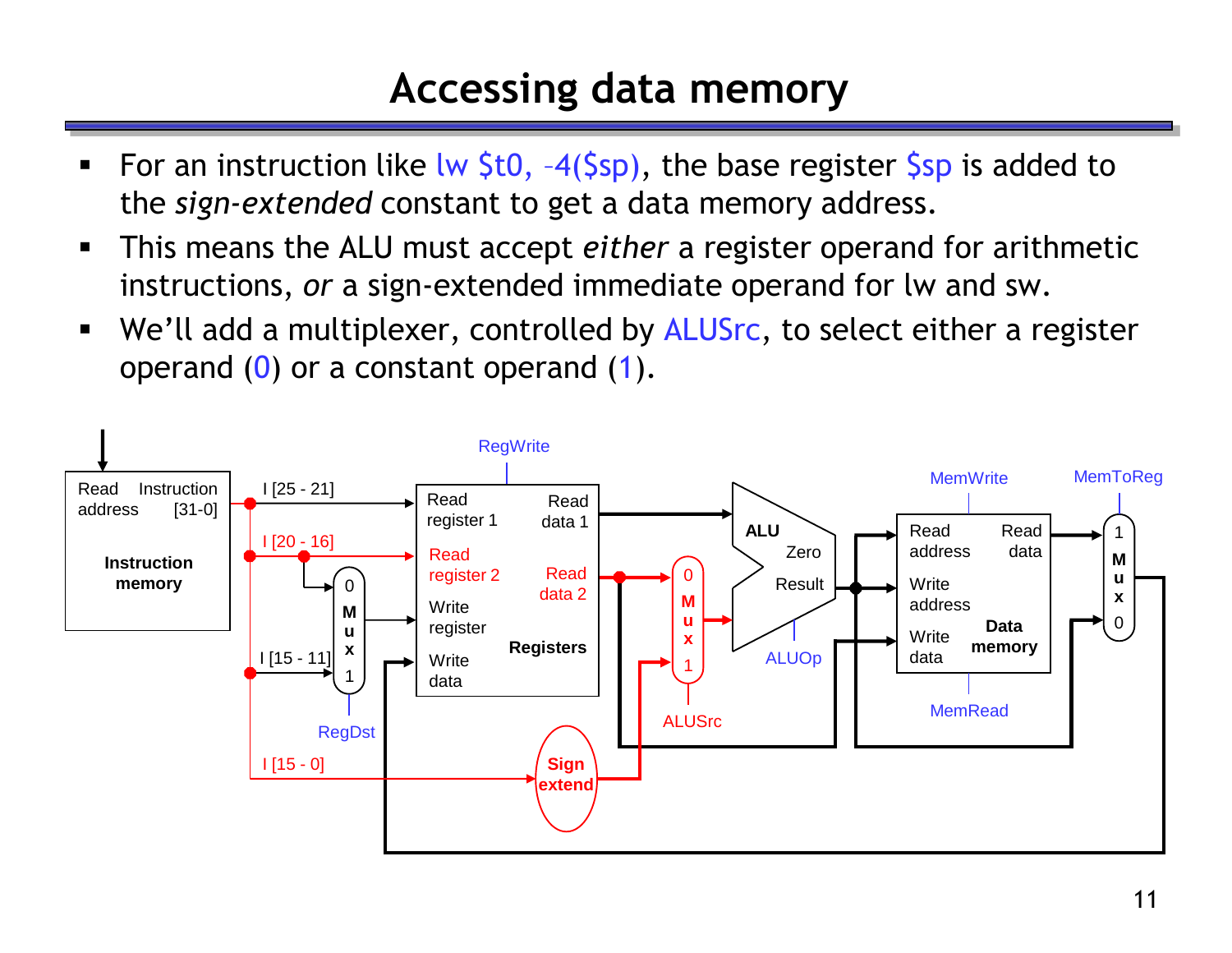# **MemToReg**

- The register file's "Write data" input has a similar problem. It must be able to store *either* the ALU output of R-type instructions, *or* the data memory output for lw.
- We add a mux, controlled by MemToReg, to select between saving the ALU result  $(0)$  or the data memory output  $(1)$  to the registers.

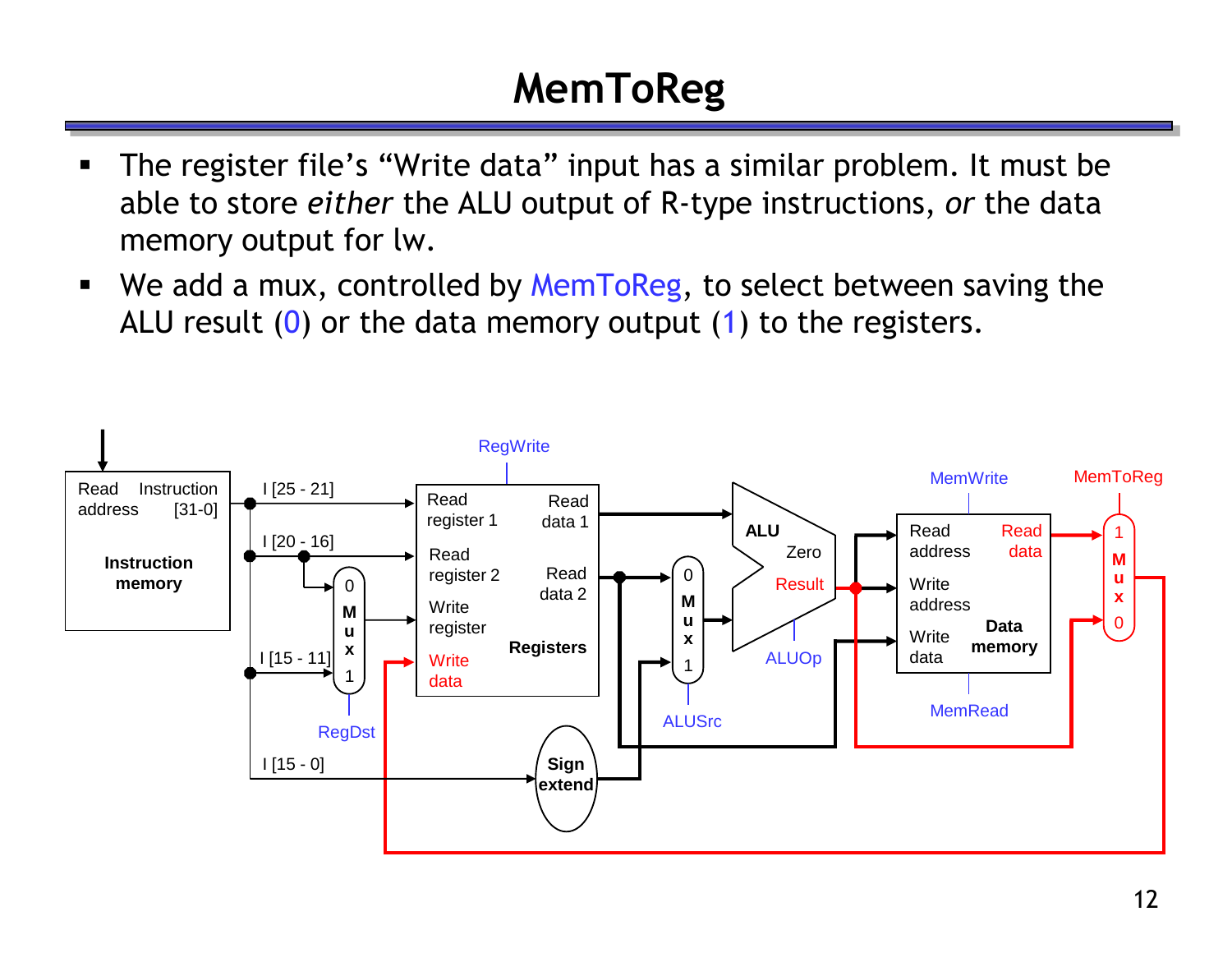A final annoyance is the destination register of lw is in *rt* instead of rd.

| <b>VC</b> | <b>DOM:</b> | address |
|-----------|-------------|---------|
|           |             |         |

lw \$rt, address(\$rs)

■ We'll add one more mux, controlled by RegDst, to select the destination register from either instruction field rt  $(0)$  or field rd  $(1)$ .

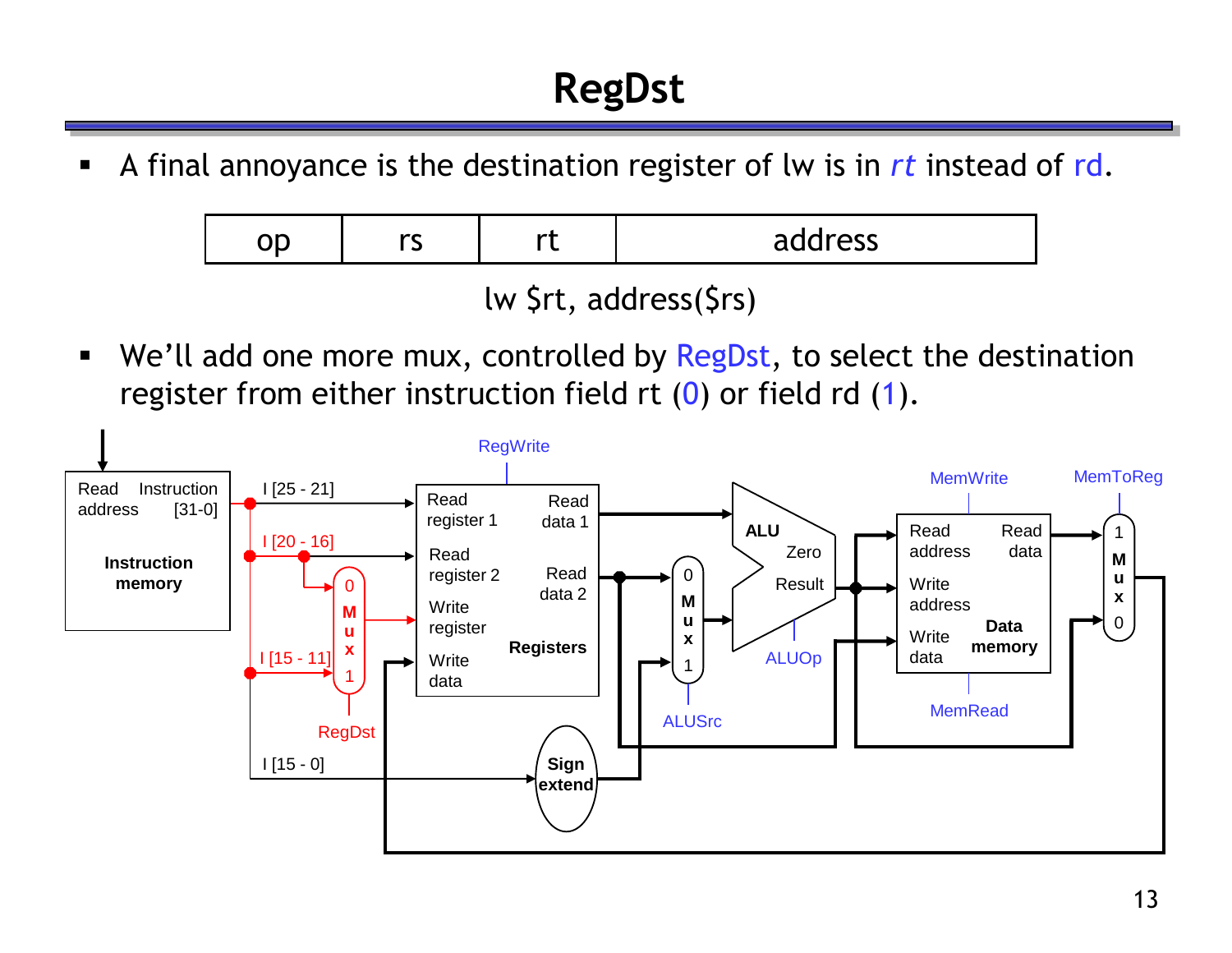## **Branches**

 For branch instructions, the constant is not an address but an *instruction offset* from the current program counter to the desired address.

|     | add | beg $$at$ , $$0$ , $L$<br>add $$v1, $v0, $0$ | \$v1, \$v1, \$v1<br>Somewhere |  |
|-----|-----|----------------------------------------------|-------------------------------|--|
|     |     |                                              |                               |  |
| L : | add |                                              | \$v1, \$v0, \$v0              |  |

 The target address L is three *instructions* past the beq, so the encoding of the branch instruction has 0000 0000 0000 0011 for the address field.

| 000100 | 00000<br>00001 |  | 0000 0000 0000 0011 |
|--------|----------------|--|---------------------|
| OD     | rς             |  | address             |

Instructions are four bytes long, so the actual memory offset is 12 bytes.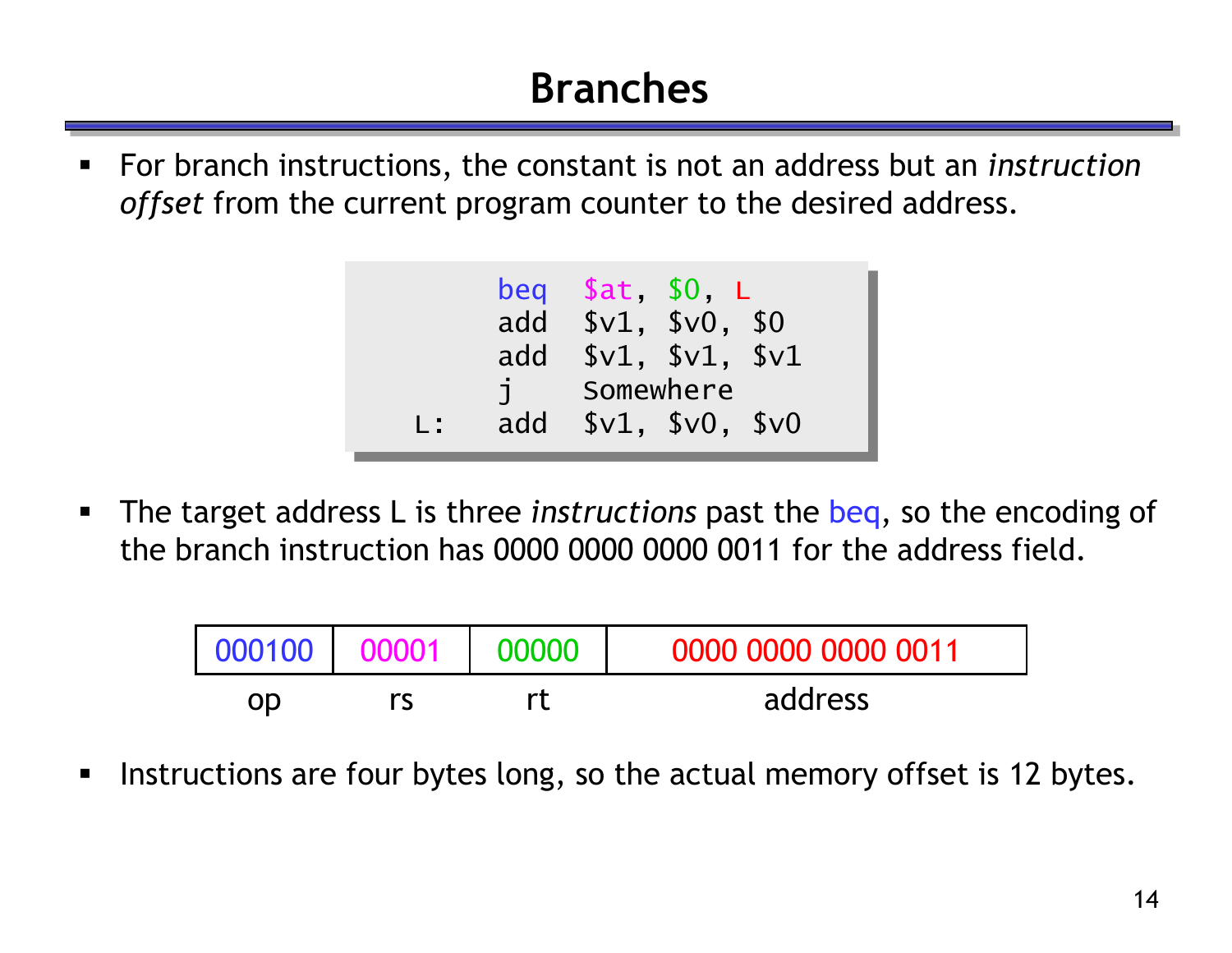### **The steps in executing a beq**

- 1. Fetch the instruction, like beg \$at, \$0, offset, from memory.
- 2. Read the source registers,  $\frac{5}{10}$  and  $\frac{5}{10}$ , from the register file.
- 3. Compare the values by subtracting them in the ALU.
- 4. If the subtraction result is 0, the source operands were equal and the PC should be loaded with the target address,  $PC + 4 + (offset \times 4)$ .
- 5. Otherwise the branch should not be taken, and the PC should just be incremented to  $PC + 4$  to fetch the next instruction sequentially.

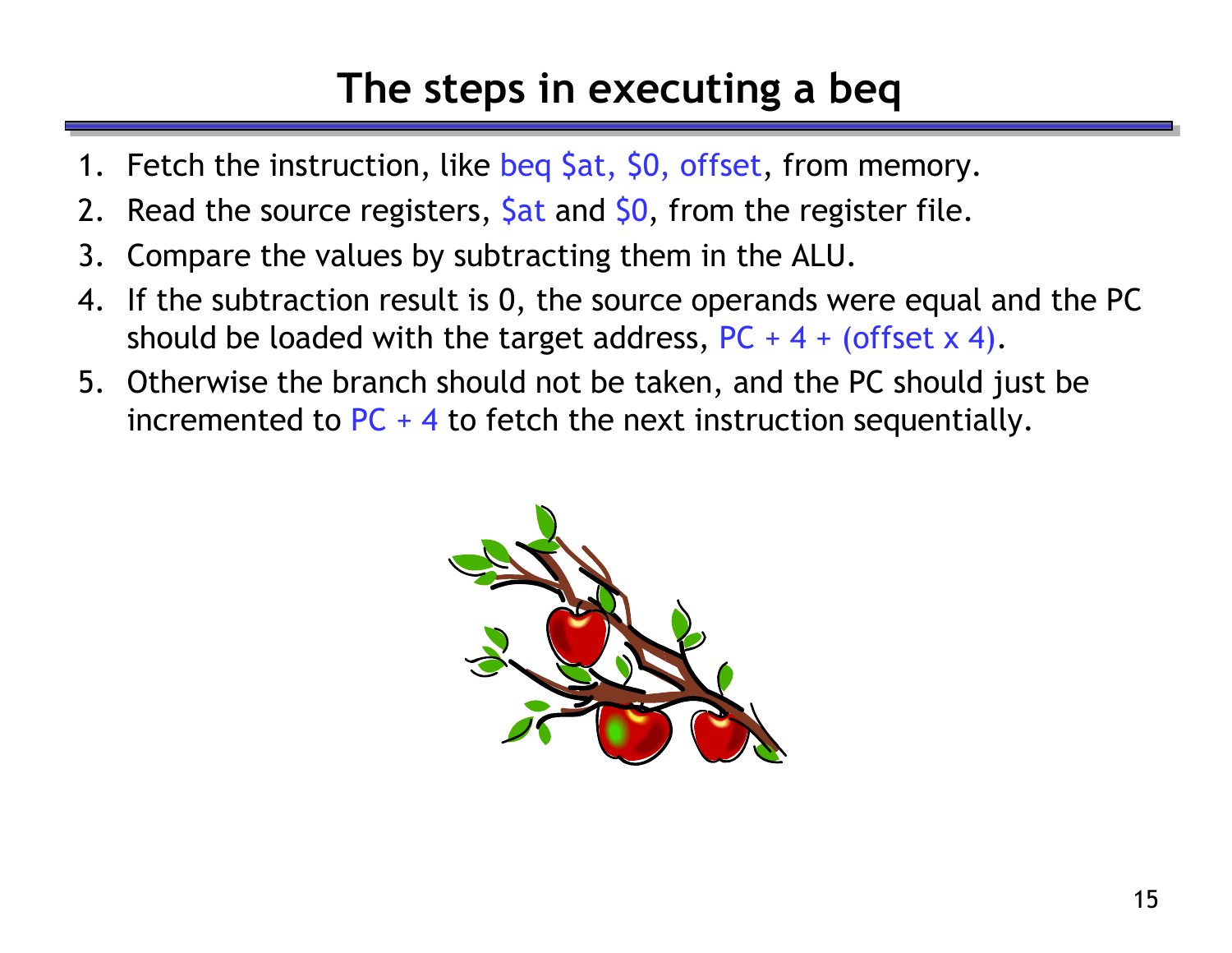## **Branching hardware**

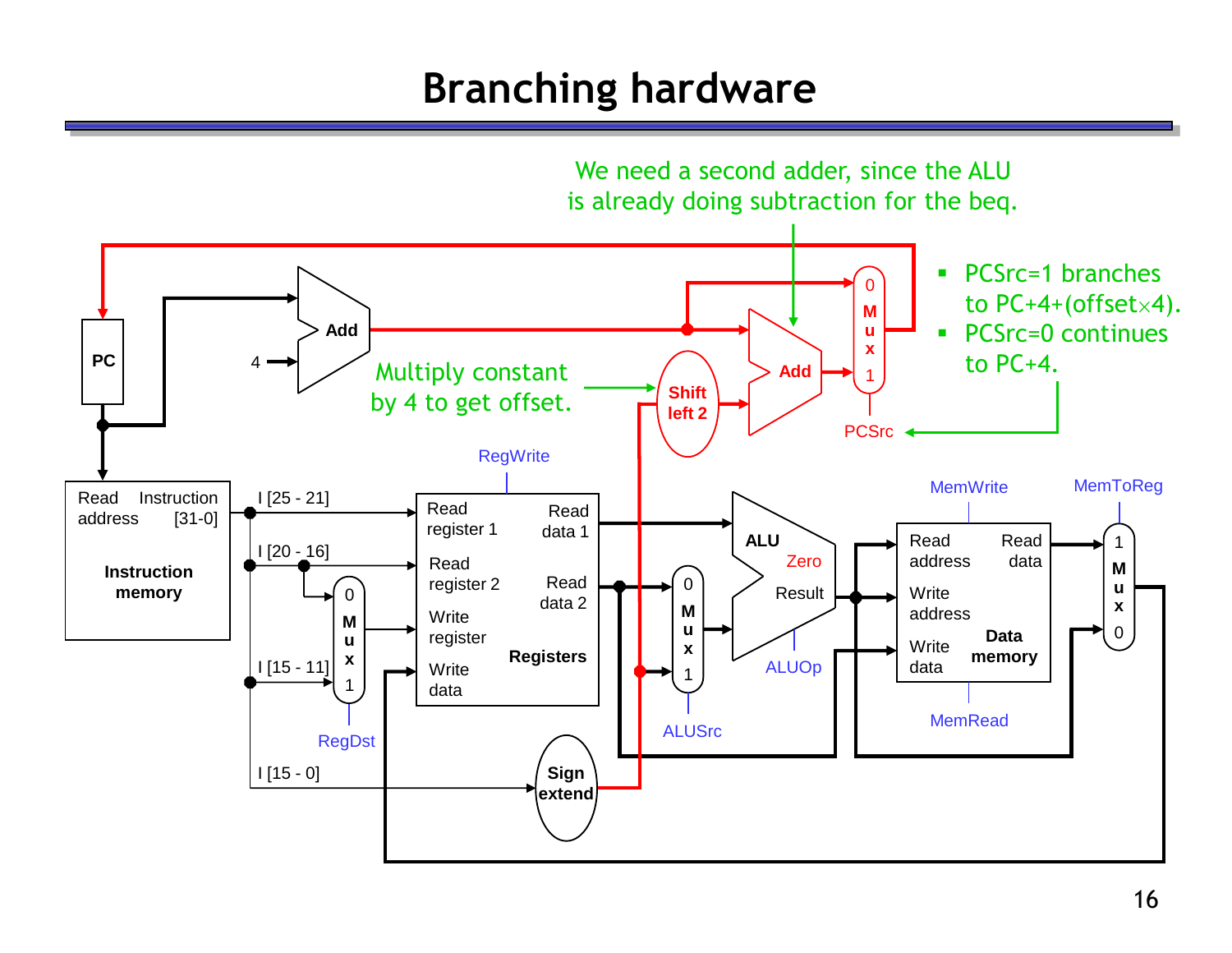### **The final datapath**

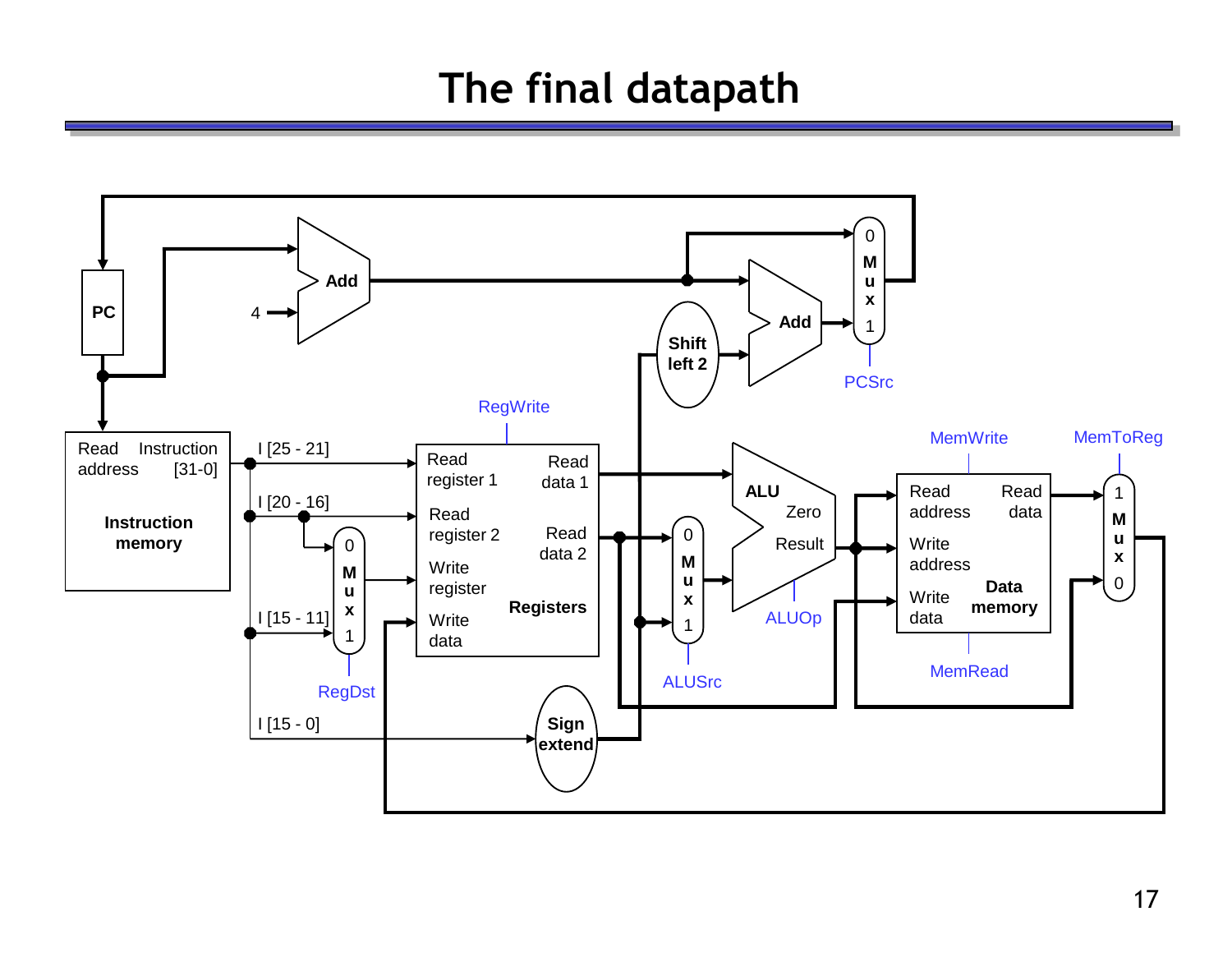- The control unit is responsible for setting all the control signals so that each instruction is executed properly.
	- The control unit's input is the 32-bit instruction word.
	- The outputs are values for the blue control signals in the datapath.
- Most of the signals can be generated from the instruction opcode alone, and not the entire 32-bit word.
- To illustrate the relevant control signals, we will show the route that is taken through the datapath by R-type, lw, sw and beq instructions.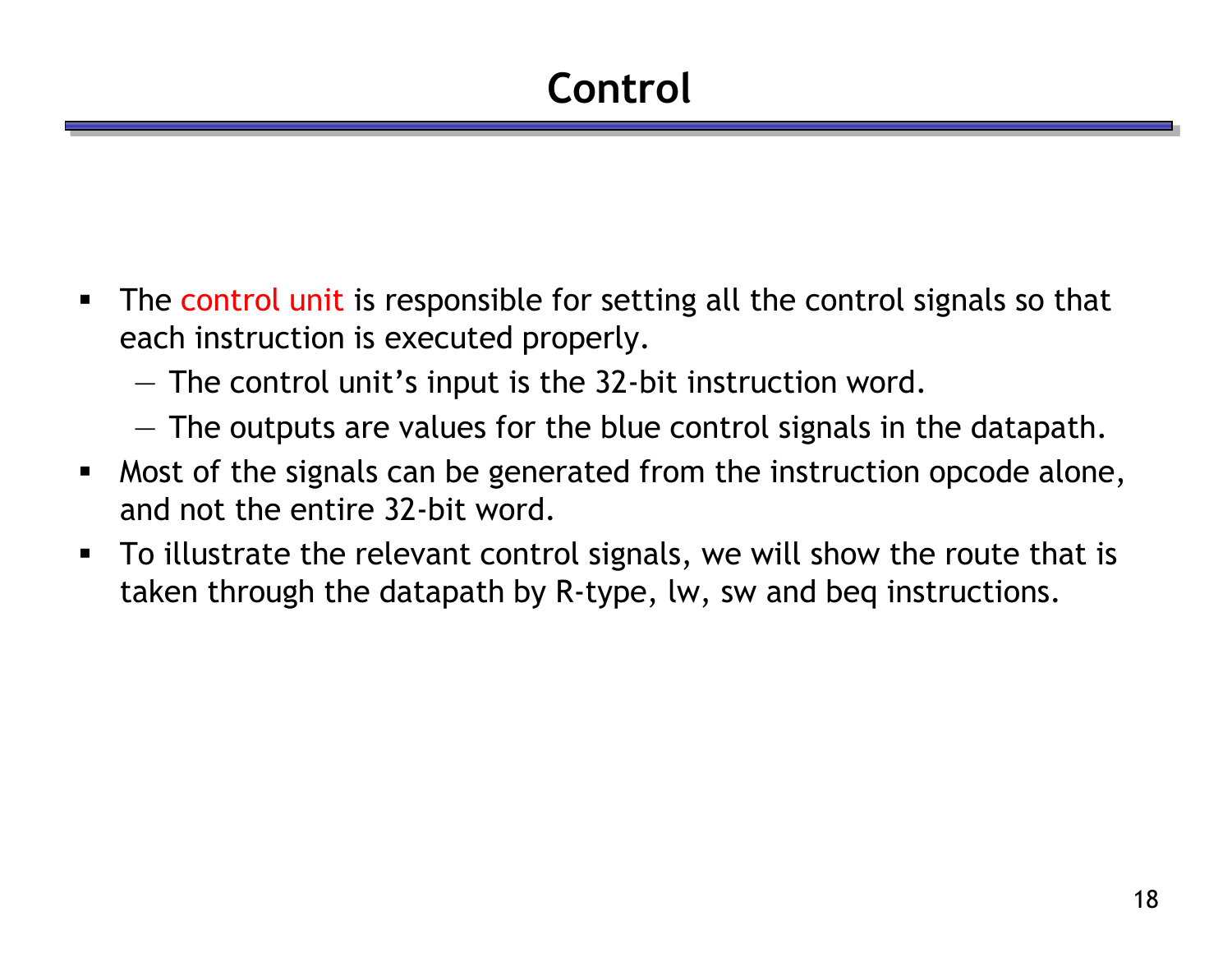## **R-type instruction path**

- The R-type instructions include add, sub, and, or, and slt.
- The ALUOp is determined by the instruction's "func" field.

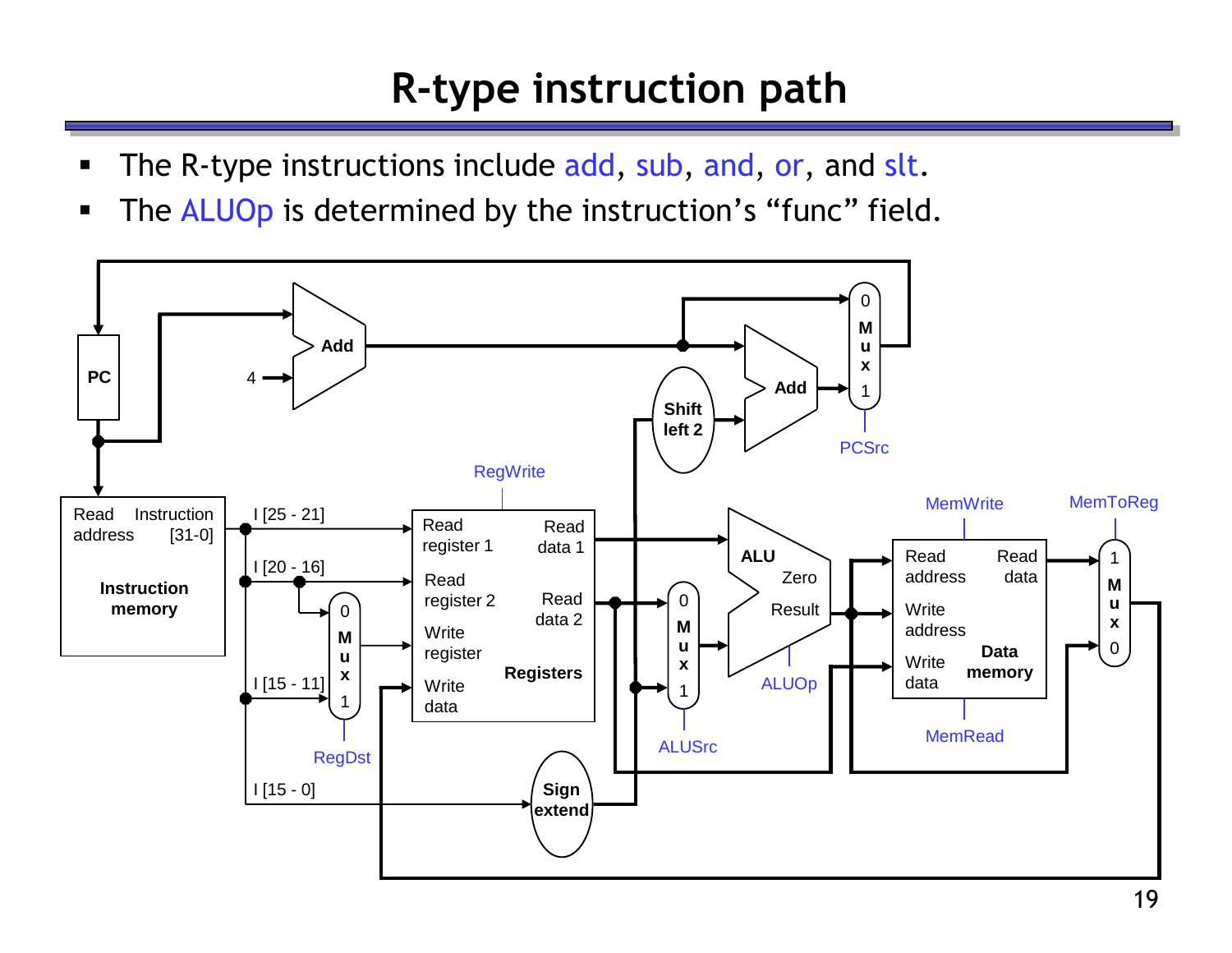#### **lw instruction path**

- An example load instruction is lw \$t0, -4(\$sp).
- The ALUOp must be 010 (add), to compute the effective address.

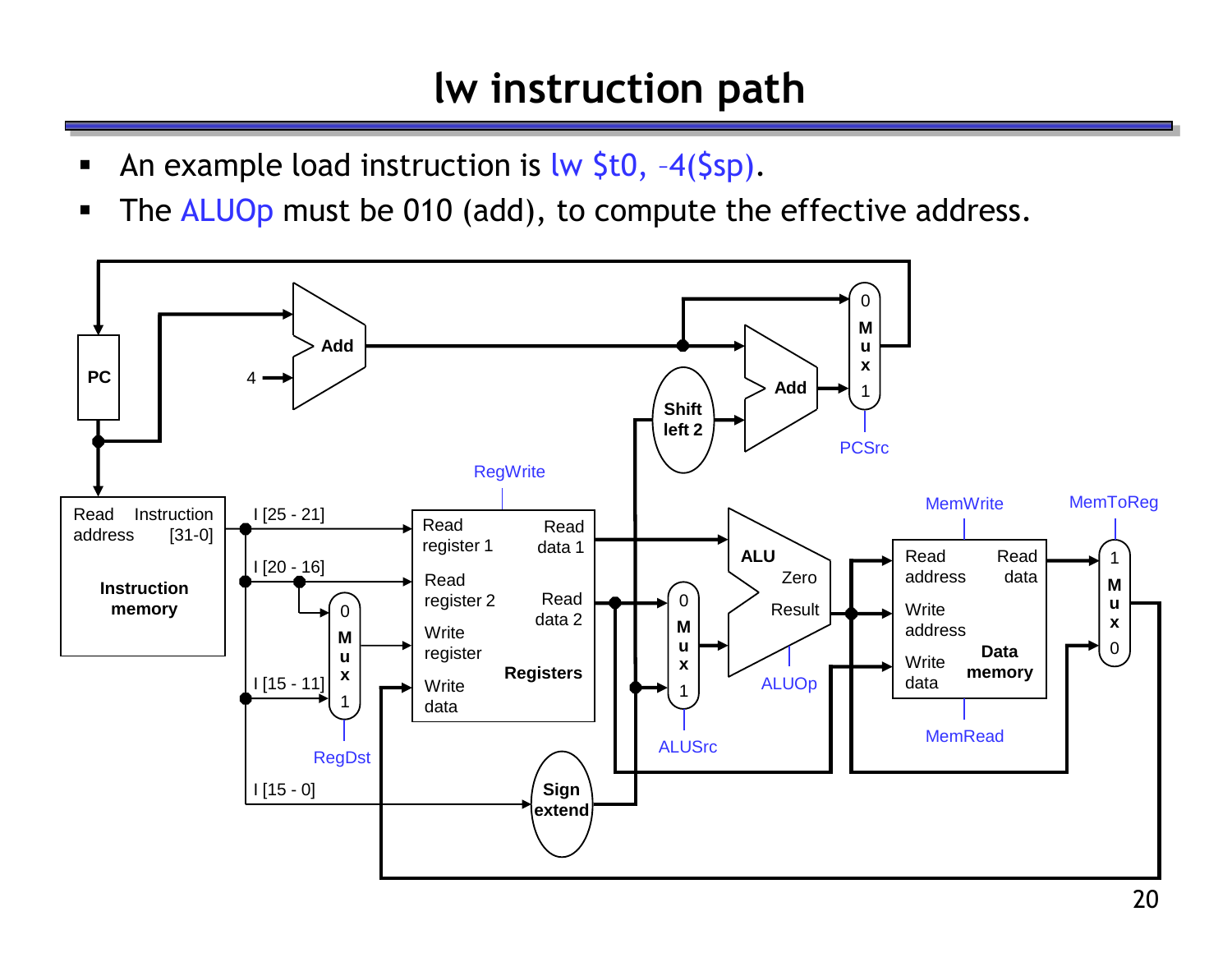#### **sw instruction path**

- An example store instruction is sw \$a0, 16(\$sp).
- The ALUOp must be 010 (add), again to compute the effective address.

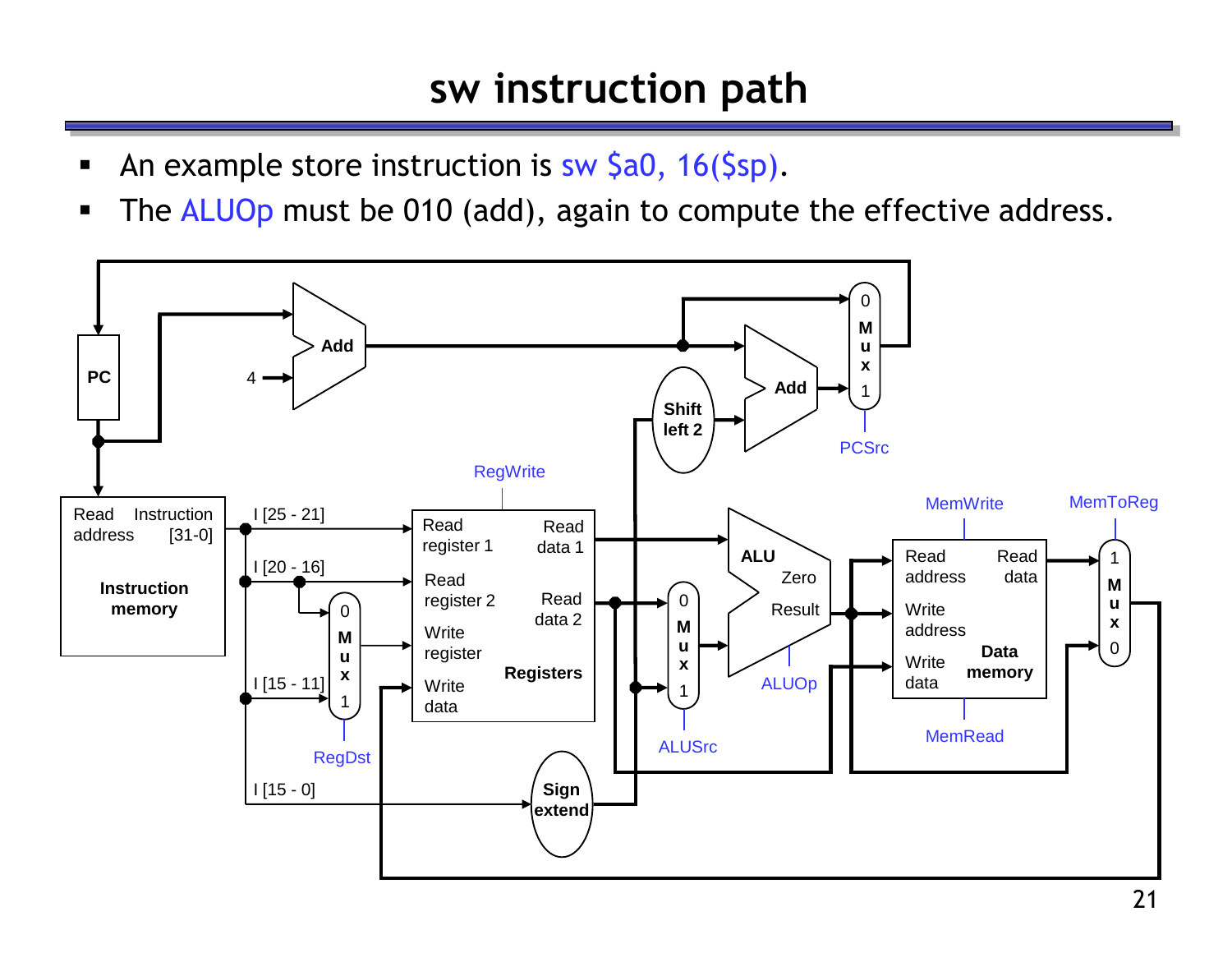## **beq instruction path**

- One sample branch instruction is beq \$at, \$0, offset.
- The ALUOp is 110 (subtract), to test for equality. The branch may

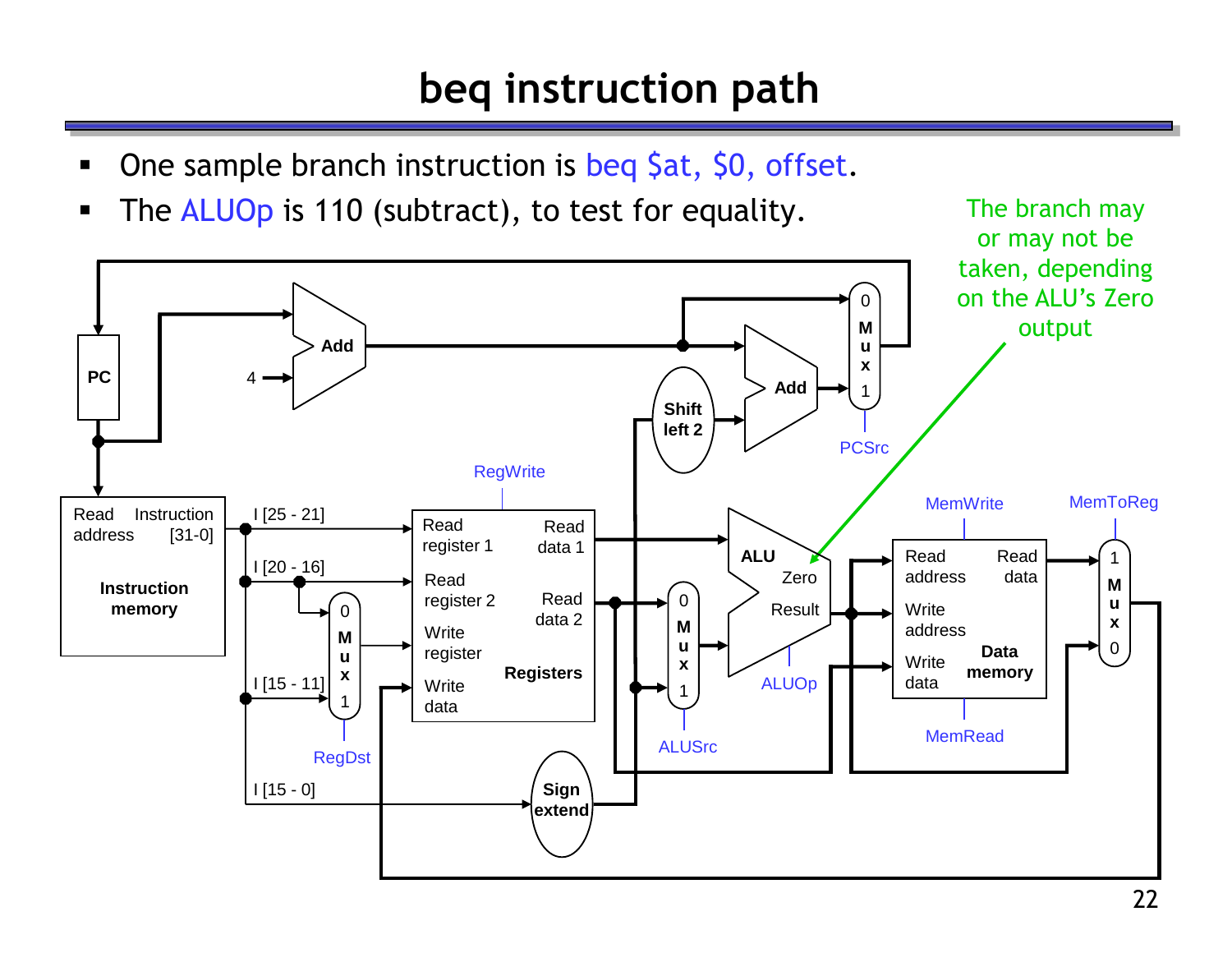## **Control signal table**

| Operation | RegDst | RegWrite   ALUSrc |   | ALUOp | MemWrite | MemRead | MemToReg |
|-----------|--------|-------------------|---|-------|----------|---------|----------|
| add       |        |                   | 0 | 010   |          |         |          |
| sub       |        |                   | 0 | 110   |          |         |          |
| and       |        |                   | 0 | 000   |          |         |          |
| or        |        |                   | 0 | 001   |          |         |          |
| slt       |        |                   | 0 | 111   |          |         |          |
| lw        | 0      |                   |   | 010   |          |         |          |
| SW        | Χ      |                   |   | 010   |          |         |          |
| beg       |        |                   |   | 110   |          |         |          |

- sw and beq are the only instructions that do not write any registers.
- lw and sw are the only instructions that use the constant field. They also depend on the ALU to compute the effective memory address.
- ALUOp for R-type instructions depends on the instructions' func field.
- The PCSrc control signal (not listed) should be set if the instruction is beq *and* the ALU's Zero output is true.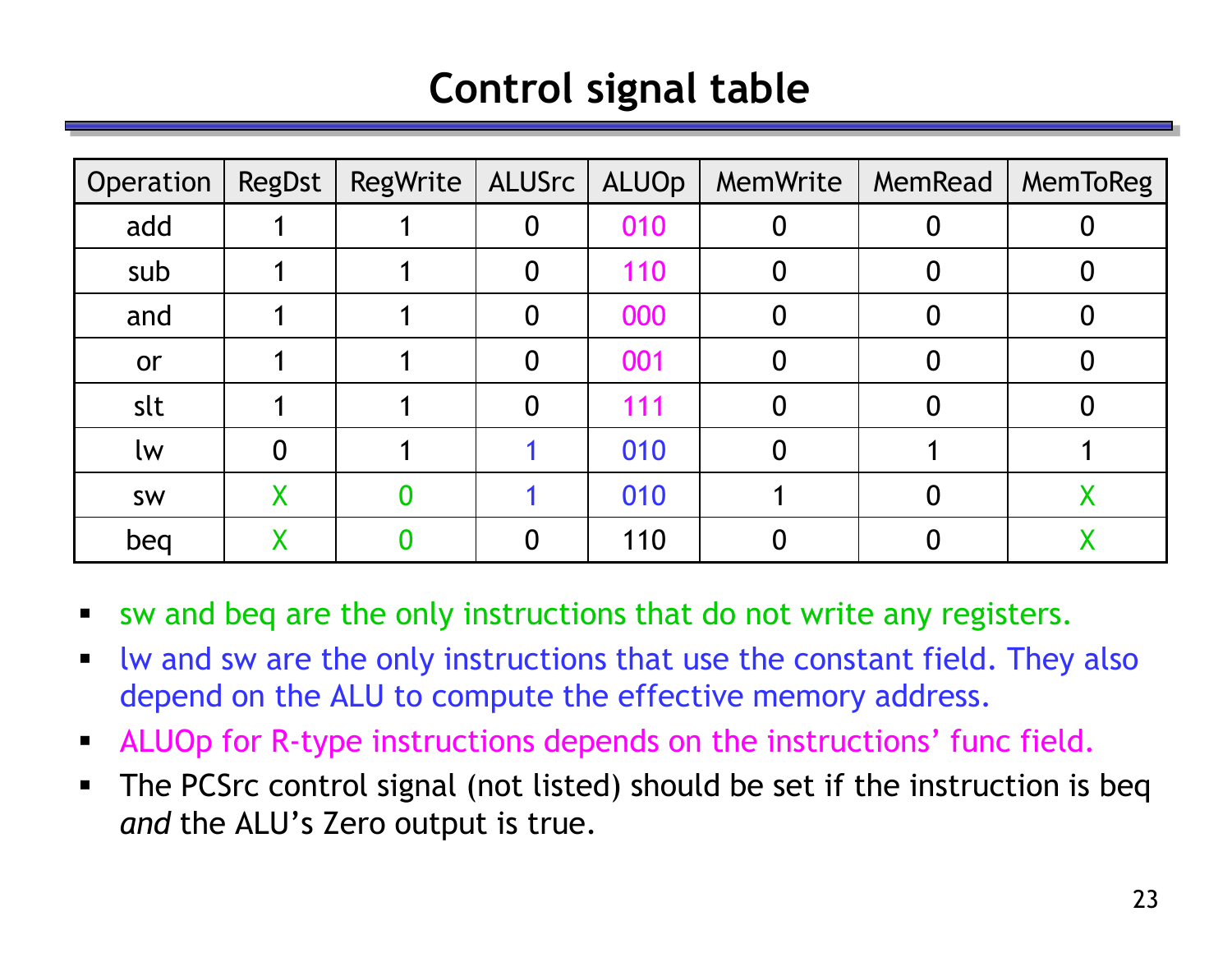## **Generating control signals**

- The control unit needs 13 bits of inputs.
	- Six bits make up the instruction's opcode.
	- Six bits come from the instruction's func field.
	- It also needs the Zero output of the ALU.
- The control unit generates 10 bits of output, corresponding to the signals mentioned on the previous page.
- You can build the actual circuit by using big K-maps, big Boolean algebra, or big circuit design programs.
- **The textbook presents a slightly different control unit.**